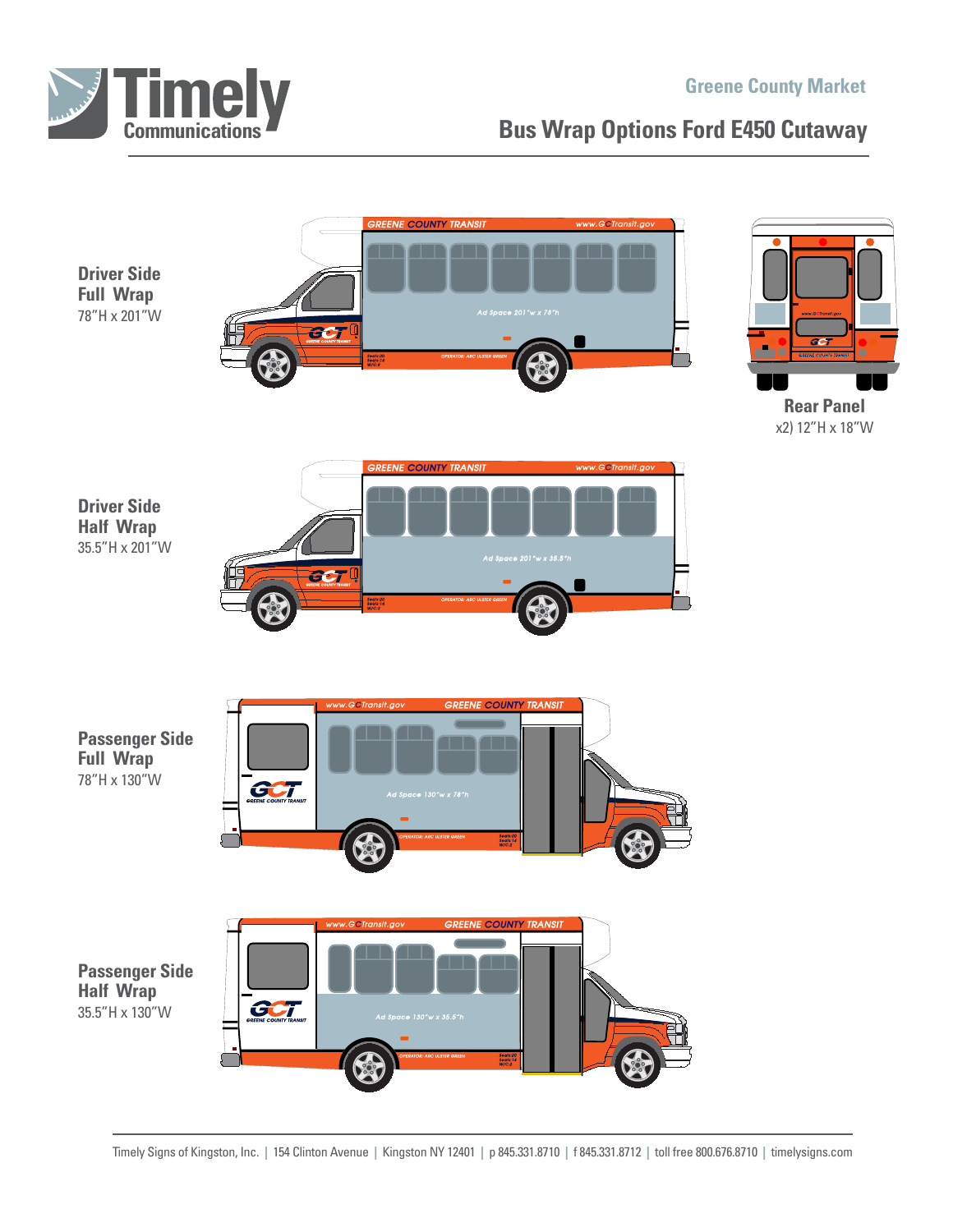

## **Transit Advertising Rates 2015-2016**

| <b>Ford E450 Cutaway Buses</b>            | Up to 3 months  | 6 months        | 1 year          |  |
|-------------------------------------------|-----------------|-----------------|-----------------|--|
| <b>Rear Panels</b>                        | \$105 per month | \$85 per month  | \$60 per month  |  |
| <b>Driver Half Wrap (3 month minimum)</b> | \$485 per month | \$425 per month | \$400 per month |  |
| <b>Driver Full Wrap (6 month minimum)</b> | \$750 per month | \$675 per month | \$600 per month |  |
| <b>Passenger Half</b>                     | \$450 per month | \$400 per month | \$375 per month |  |
| <b>Passenger Full (6 month minimum)</b>   | \$725 per month | \$650 per month | \$585 per month |  |

| <b>Interior Bus Ads</b>    | Up to 3 months | 6 months       | 1 vear         |
|----------------------------|----------------|----------------|----------------|
| Interior - Medium 11"x 36" | \$45 per month | \$30 per month | \$25 per month |
|                            |                |                |                |

*\*\* Above costs do not include the production and installation of graphics. See production cost breakout for printing and installation of client supplied artwork on the following page.*